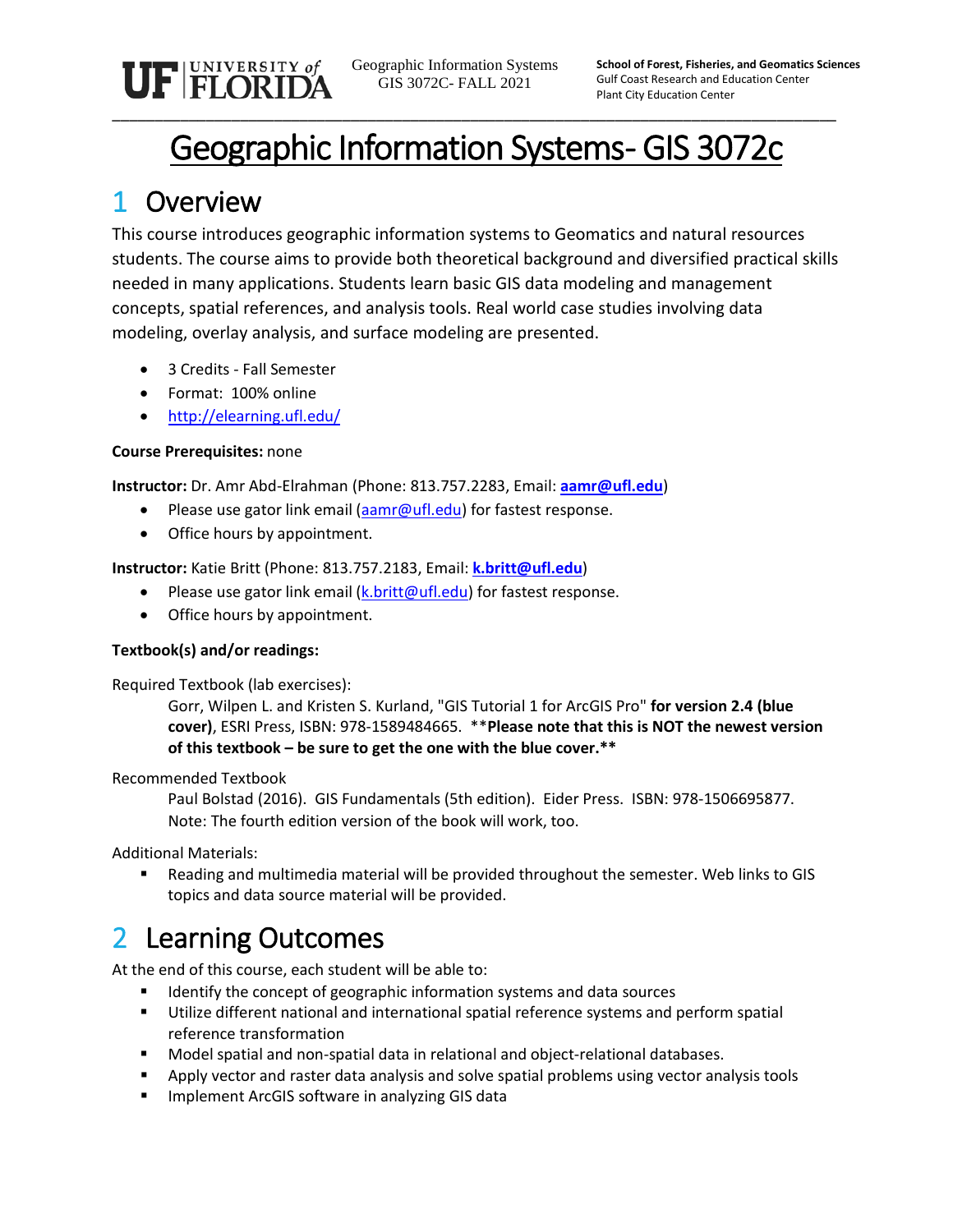UF FLORIDA \_\_\_\_\_\_\_\_\_\_\_\_\_\_\_\_\_\_\_\_\_\_\_\_\_\_\_\_\_\_\_\_\_\_\_\_\_\_\_\_\_\_\_\_\_\_\_\_\_\_\_\_\_\_\_\_\_\_\_\_\_\_\_\_\_\_\_\_\_\_\_\_\_\_\_\_\_\_\_\_\_\_\_\_\_

Geographic Information Systems GIS 3072C- FALL 2021

# 3 Course Logistics

Students may access lectures, assignments, readings, and supporting materials through the course Canvas site as they become available.

Learning modules consisting of a lecture, readings, supporting material, and quizzes provided online for each topic. Learning modules build on previous modules so you should complete the learning modules in the order presented.

### **Technology Requirements:**

- A computer or mobile device with high-speed internet connection.
- A webcam, headset and/or microphone, and speakers.
- Latest version of web browser. Canvas supports only the two most recent versions of any given browser. [What browser am I using?](http://whatbrowser.org/)
- Installation of proctoring software may be required and will be provided if so.

**Synchronous online sessions may be recorded.** By sharing your video, screen, or audio during any synchronous online class sessions, you are consenting to being recorded for the benefit of students who cannot attend live as well as for class review during the current semester. If you have special circumstances or concerns about privacy, it is your responsibility to discuss it with your instructor.

### **ArcGIS Software Access**

The primary and recommended method of accessing the ArcGIS Pro software for most students is through **downloading the software and installing it locally on their computers**. Students whose computers are running operating systems other than Windows (e.g. Apple Mac OS), or don't want to install the software locally on their machines, will be using the software through UF APPS [\(https://apps.ufl.edu/vpn/index.html\)](https://apps.ufl.edu/vpn/index.html). Information will posted in canvas during the first week of the semester with instructions on how to download/install the software locally and how to access the software through UFAPPS. When using UFAPPS, please copy the GIST1Pro folder from the R:(C)\Courses\2020-Fall-GIS3072c\_xxx\Data\GIST1Pro\_Data folder to your M(StudentFileStorage):\ folder. Detailed instructions on how to access the UFAPPS folder will be provided early in the semester.

### **Using Zoom Software**

Review and office hour meetings (per request) will be conducted using the Zoom software. The software is accessed by clicking a link posted by the instructor through e-Learning or email. The instructor will schedule the sessions and provide the link to you.

Please check [https://support.zoom.us/hc/en-us/articles/201362023-System-Requirements-for-PC-Mac](https://support.zoom.us/hc/en-us/articles/201362023-System-Requirements-for-PC-Mac-and-Linux)[and-Linux](https://support.zoom.us/hc/en-us/articles/201362023-System-Requirements-for-PC-Mac-and-Linux) for more information about Zoom software use requirement. Zoom supports almost any operating system including Windows, Macintosh, and Linux, as well as the most widely used browsers including Internet Explorer, Firefox, Safari, and Chrome. A microphone is also needed to communicate with the instructor and the students attending the session.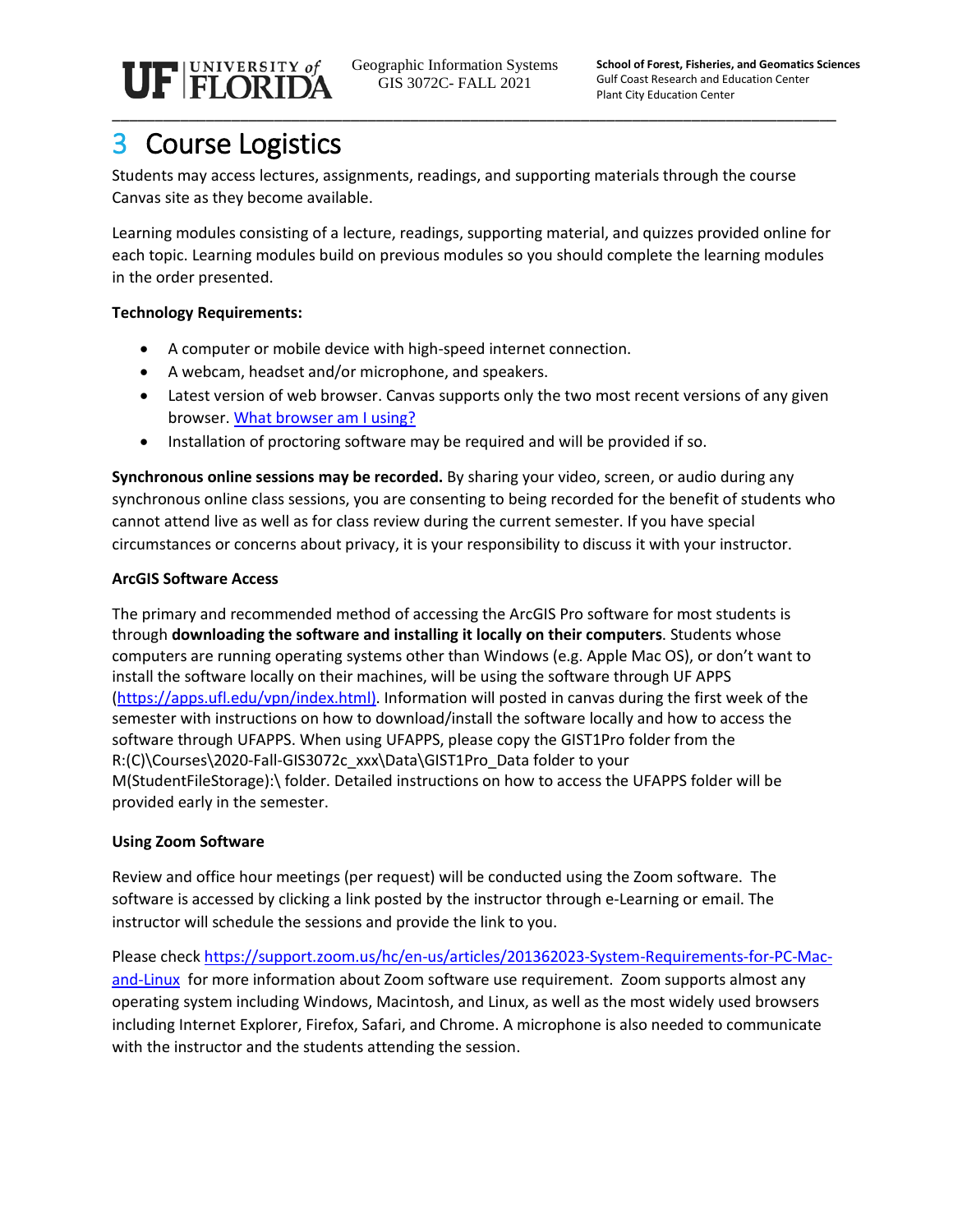

Geographic Information Systems GIS 3072C- FALL 2021

**School of Forest, Fisheries, and Geomatics Sciences** Gulf Coast Research and Education Center Plant City Education Center

#### **In Class Recording**

Students are allowed to record video or audio of class lectures. However, the purposes for which these recordings may be used are strictly controlled. The only allowable purposes are (1) for personal educational use, (2) in connection with a complaint to the university, or (3) as evidence in, or in preparation for, a criminal or civil proceeding. All other purposes are prohibited.

Specifically, students may not publish recorded lectures without the written consent of the instructor. A "class lecture" is an educational presentation intended to inform or teach enrolled students about a particular subject, including any instructor-led discussions that form part of the presentation, and delivered by any instructor hired or appointed by the University, or by a guest instructor, as part of a University of Florida course. A class lecture does not include lab sessions, student presentations, clinical presentations such as patient history, academic exercises involving solely student participation, assessments (quizzes, tests, exams), field trips, private conversations between students in the class or between a student and the faculty or lecturer during a class session.

Publication without permission of the instructor is prohibited. To "publish" means to share, transmit, circulate, distribute, or provide access to a recording, regardless of format or medium, to another person (or persons), including but not limited to another student within the same class section. Additionally, a recording, or transcript of a recording, is considered published if it is posted on or uploaded to, in whole or in part, any media platform, including but not limited to social media, book, magazine, newspaper, leaflet, or third party note/tutoring services. A student who publishes a recording without written consent may be subject to a civil cause of action instituted by a person injured by the publication and/or discipline under UF Regulation 4.040 Student Honor Code and Student Conduct Code.

### 3.1 Assignments & Deliverables

### **Laboratory Activities**

The ArcGIS Tutorials 1 for ArcGIS Pro book is used in this class. The book is divided into chapters. Each chapter has a specific set of objectives and is divided into tutorials. You are required to do chapters and (tutorials) as assigned throughout the semester according to the assignments released in the course website. **A summary lab worksheet on each chapter that includes chapter objectives, snapshots of last screen in each tutorial, and snapshots of the 'Your Turn' parts in the tutorials should be submitted according to the due date specified in canvas. Collaboration on software issues is allowed, however the tutorials must be performed by each student independently.** 

PLEASE MAKE SURE THAT YOUR SCREEN CAPTURES INCLUDE THE **COMPUTER DATE AND TIME** AT THE LOWER RIGHT CORNER OF THE SCREEN. The screen snapshots can be taken using any of the online freeware available for this purpose or using the ctrl-PrintScr (or Fn-PrintScr) to capture and ctrl-v to paste the snapshot.

Assignment feedback will be communicated through the canvas course website. Comments will be provided mainly using the grading portal of each assignment. Students are encouraged to review and digest the comments promptly to avoid recurring errors.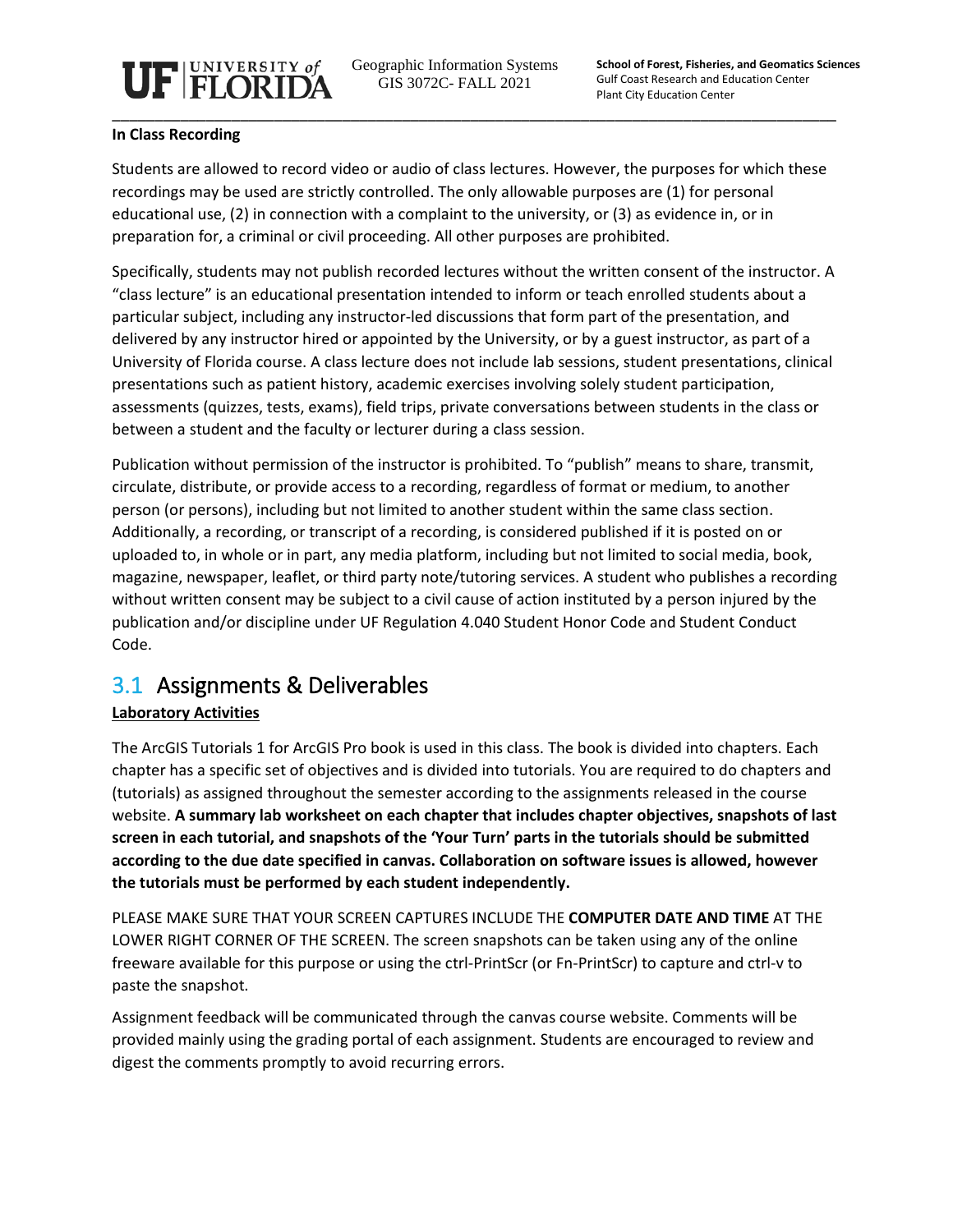

Geographic Information Systems GIS 3072C- FALL 2021

#### **Participation**

Virtual (online) discussion topics will be created in the course website (Canvas). You are strongly encouraged to read, post and interact in these discussions. Please contribute positively to the discussions by providing useful/tested technical tips as well as innovative and critical thoughts. You are also encouraged to introduce new discussion items and enrich course resources with online material. A five point participation grade will be issued based on the quantity and quality of your participation in the course online discussion.

### **Quizzes**

Quizzes will be delivered via the Canvas course site throughout the semester. These short quizzes will assess the student's understanding of lecture material, readings, and laboratory assignments.

### **Projects**

Three projects will be announced during the semester. The time frame for each project is 2 weeks. Project description, data source, time frame, and deliverables will be posted at the course e-learning website (Canvas) and discussed in the labs/lectures. Please feel free to suggest changes to the original project to accommodate certain ideas you have or you may suggest your own project. Since the projects are designed to assess and emphasize the skills you learned in the tutorials in addition to building your critical thinking skills, **you should expect to have less step-by-step instructions than are included in the tutorials.** The basic delivery for each project will be a Microsoft Word report illustrating, at least, project objectives, methodology, data and data preparation steps, analysis, results/discussions, and conclusions. Some projects may be chosen for in-class presentation and discussion.

Project feedback will be communicated through the canvas course website. Comments will be provided mainly using the grading portal of each assignment. Students are encouraged to review and digest the comments promptly to avoid recurring errors. Similar to the tutorials, collaboration on software issues is allowed, however projects must be performed by each student independently.

### **Midterm Exams**

Two midterm exams will be conducted online using the course e-learning (canvas) website and proctoring software through canvas. The first midterm exam will occur approximately in Week 9 and the second midterm approximately during the last week of class. **Exams are an individual assessment and collaboration is strictly prohibited.**

| <b>Grading Item</b>   | Grade<br>Percentage | <b>Description</b>                                                                                                                                                                                        |
|-----------------------|---------------------|-----------------------------------------------------------------------------------------------------------------------------------------------------------------------------------------------------------|
| <b>Lab Activities</b> | 25%                 | This includes performing assigned tutorials from 'GIS Tutorial 1 for ArcGIS<br>Pro' book and submitting lab worksheets. Please see the 'Laboratory<br>Attendance and Tutorials' section for more details. |
| Participation         | 10%                 | Class participation includes class attendance and participation in online<br>discussions. Please see the 'Class Participation' section for more details.                                                  |

### 3.2 Grades & Grading Scale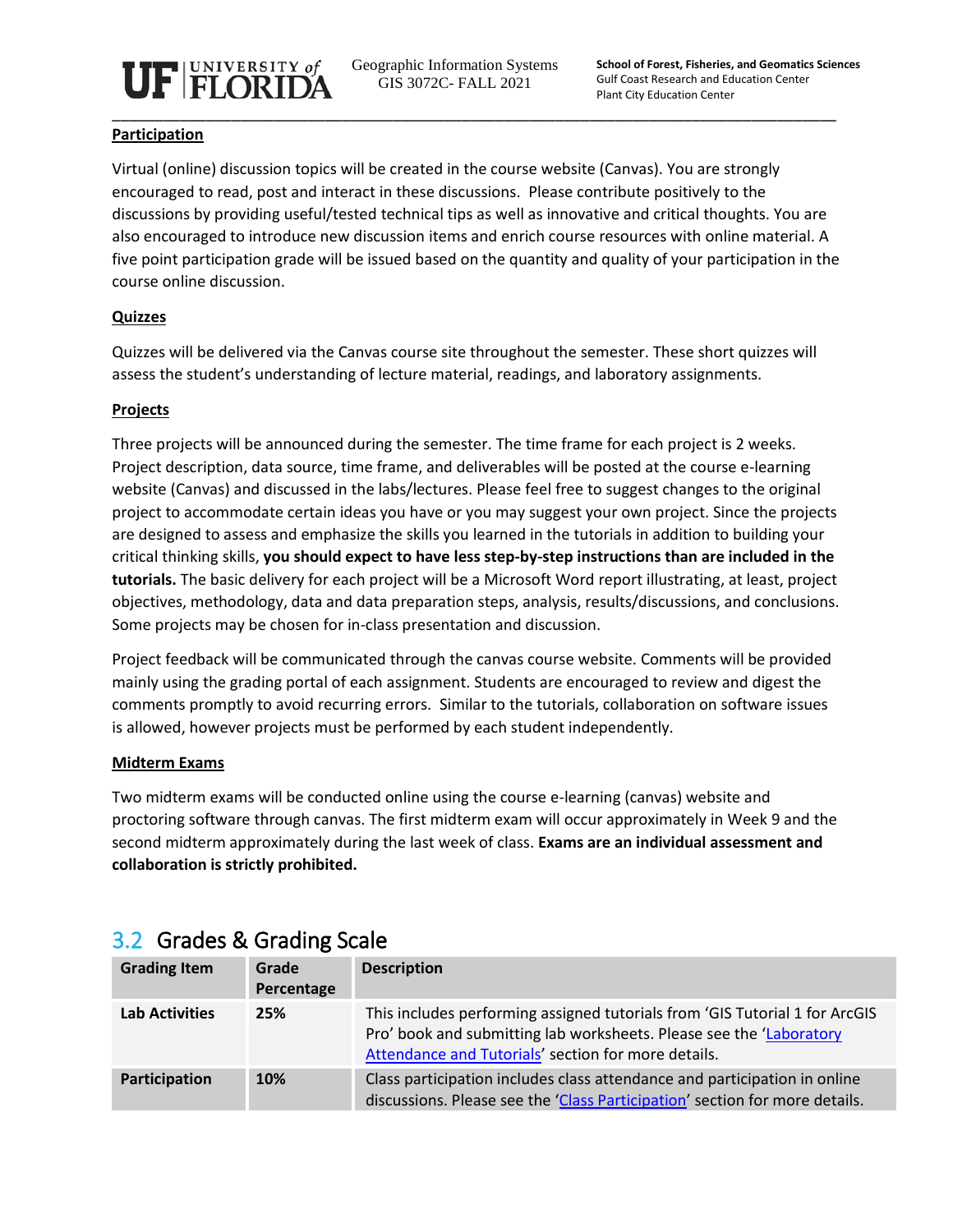

Geographic Information Systems GIS 3072C- FALL 2021

**School of Forest, Fisheries, and Geomatics Sciences** Gulf Coast Research and Education Center Plant City Education Center

| <b>Quizzes</b>       | 15% | Online quiz covering formatted assignments over lab and course material.                                                                                                                                                                                 |
|----------------------|-----|----------------------------------------------------------------------------------------------------------------------------------------------------------------------------------------------------------------------------------------------------------|
| <b>Midterm Exams</b> | 30% | Two midterms will be delivered tentatively after the second and fourth<br>modules. Exact midterm dates will be posted on the course website<br>(Canvas) at least one week before the exam offering date. Please check the<br>course calendar frequently. |
| <b>Projects</b>      | 20% | Three projects will be distributed through the semester. Each project<br>headline, time frame and deliverables will be posted at the course Canvas<br>system website. Please see the 'projects' section for more details.                                |

Please note that we are using the + and - grading scale encouraged by UF. For more information about the new grading system, please visi[t http://www.isis.ufl.edu/minusgrades.html.](http://www.isis.ufl.edu/minusgrades.html)

Be aware that the calculated canvas overall/final grade may not be accurate due to having different sections with different grading scales in the same canvas course, which does not allow implementing multiple grading schemes. Use the above grading scale combined with the individual item scores in canvas to calculate your overall grade.

#### **Grade Scale**

| Letter Grade        | A   | $A-$ | $B+$           | $\overline{B}$ | $B-$   | $C+$           | $\sim$ C $\sim$ |        | D+             |     |        |    |
|---------------------|-----|------|----------------|----------------|--------|----------------|-----------------|--------|----------------|-----|--------|----|
| Corresponding 95-   |     | 90-  | 85-            | $80-$          | $75 -$ | $70-7$         | $65 -$          | $60 -$ | $55-$          | 50- | $45 -$ |    |
| Course Score        | 100 | 94   | 89             | 84             | 79     | 74             | 69              | 64     | 59             | 54  | 49     | 44 |
| <b>Grade Points</b> | 4   | 3.67 | $3.33 \quad 3$ |                | 2.67   | $2.33 \quad 2$ |                 | 1.67   | $1.33 \quad 1$ |     | 0.67   |    |

For information on current UF policies for assigning grade points, see [https://catalog.ufl.edu/ugrad/current/regulations/info/grades.aspx.](https://catalog.ufl.edu/ugrad/current/regulations/info/grades.aspx)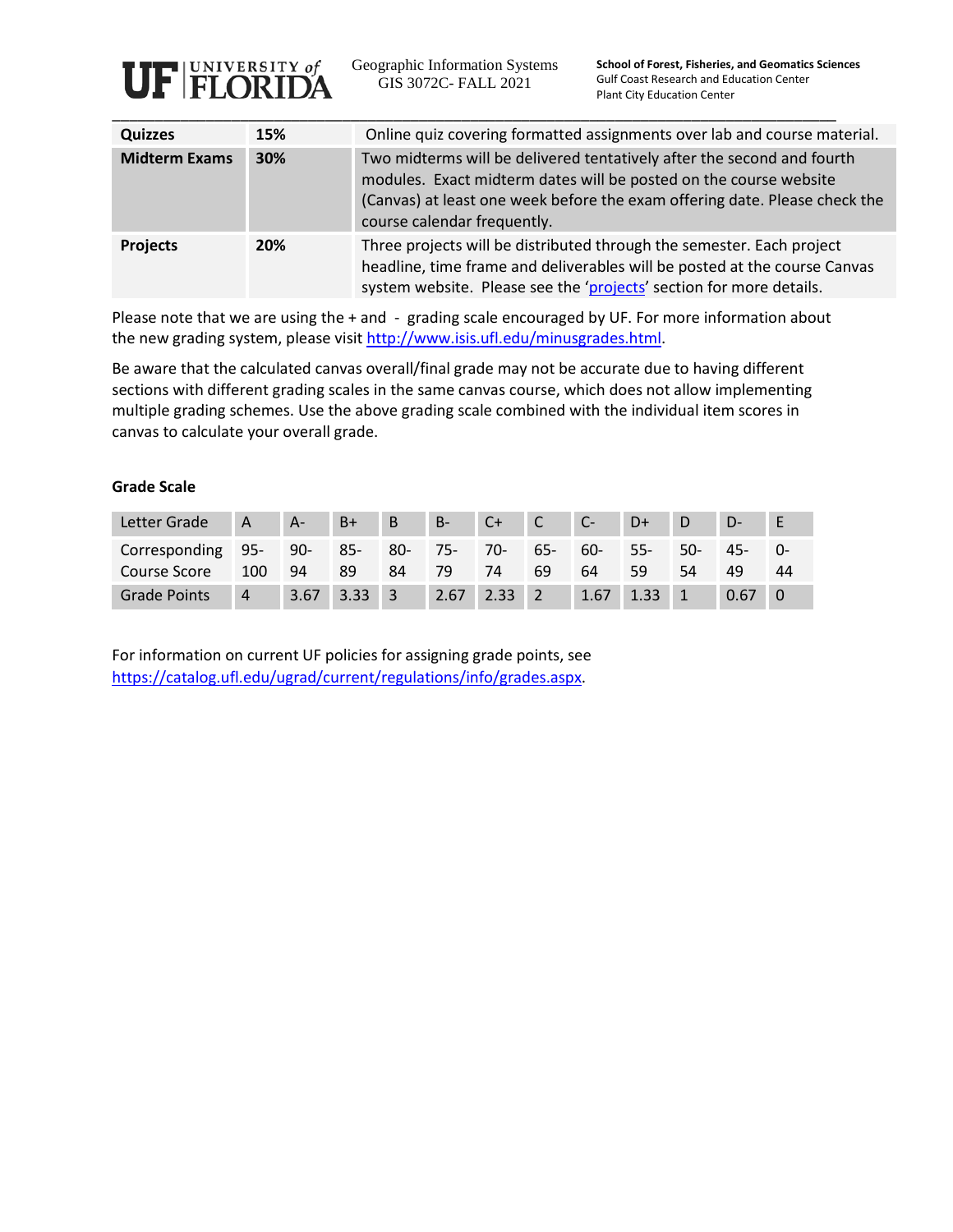\_\_\_\_\_\_\_\_\_\_\_\_\_\_\_\_\_\_\_\_\_\_\_\_\_\_\_\_\_\_\_\_\_\_\_\_\_\_\_\_\_\_\_\_\_\_\_\_\_\_\_\_\_\_\_\_\_\_\_\_\_\_\_\_\_\_\_\_\_\_\_\_\_\_\_\_\_\_\_\_\_\_\_\_\_

## 4 Course Content

#### **Learning Modules, Lecture, Lab, and Project Schedule**#

| Week Of<br>(Week #) | <b>Module</b>                                               | <b>Lecture Topic</b>                                                              | <b>Reading (GIS</b><br><b>Fundamentals Book -</b><br>based on 5 <sup>th</sup> Edition) | Lab Topic (GIS Tutorial 1 for ArcGIS Pro<br><b>Book) and Projects</b> |  |  |
|---------------------|-------------------------------------------------------------|-----------------------------------------------------------------------------------|----------------------------------------------------------------------------------------|-----------------------------------------------------------------------|--|--|
| Aug. 23 (1)         | 1. Introduction to<br><b>GIS and Data</b><br><b>Sources</b> | <b>Course Outlines &amp; GIS</b><br>Introduction                                  | Ch 1 pp. 1-21                                                                          | Introduction Assignment: Software & Data<br><b>Access</b>             |  |  |
| Aug. 30 (2)         |                                                             | Introduction to ArcGIS Software & Ch 2 pp. 29-53<br><b>Digital Data Sources</b>   |                                                                                        | GIS Tutorial 1 For ArcGIS Pro: Chapter 1                              |  |  |
| Sept. 6 (3)         |                                                             | Data Sources Continued (Global<br>Navigation Satellite Systems)                   | Ch 5 pp. 203-221;<br>Ch 7 pp. 299-327                                                  | GIS Tutorial 1 For ArcGIS Pro: Chapter 2                              |  |  |
| Sept. 13 (4)        |                                                             | Data Sources Continued (Aerial &<br>Satellite Images)                             | Ch 6 pp. 249 - 291                                                                     | GIS Tutorial 1 For ArcGIS Pro: Chapter 3                              |  |  |
| Sept. 20 (5)        |                                                             | Data Sources Continued (Lidar) &<br><b>Spatial Reference</b>                      |                                                                                        | GIS Tutorial 1 For ArcGIS Pro: Chapter 4                              |  |  |
| Sept. 27 (6)        |                                                             | 2. Spatial References Horizontal Datum & Map<br>Projections                       | Ch 3 pp. 85-115                                                                        | Project 1: GPS Data Collection                                        |  |  |
| Oct. 4 (7)          |                                                             | Data Modeling & Management<br>(Conceptual and Logical)                            | Ch 3 pp. 116 - 137                                                                     | Continue Project 1                                                    |  |  |
| Oct. 11 (8)         | 3. Data Modeling<br>and<br>Management                       | Data Modeling & Management<br><b>Continued (Logical Modeling</b><br>DBMS)         | Ch 8 pp. 331 - 349                                                                     | GIS Tutorial 1 For ArcGIS Pro: Chapters 5 & 7                         |  |  |
| Oct. 18 (9)         |                                                             | Midterm Review (MIDTERM<br>EXAM 1: Tentatively 10/20 6-8pm)                       |                                                                                        | Project 2: Developing GIS                                             |  |  |
| Oct. 25 (10)        |                                                             | Data Modeling (Physical<br>Implementation Demo) & Vector<br>Analysis Introduction | Ch 8 pp. 350-364                                                                       | Continue Project 2                                                    |  |  |
| Nov. 1 (11)         | 4. GIS Vector<br>Analysis                                   | <b>Vector Analysis Continued</b>                                                  | Ch 9 pp. 373 - 419                                                                     | GIS Tutorial 1 For ArcGIS Pro: Chapter 6                              |  |  |
| Nov. 8 (12)         |                                                             | <b>Vector Analysis Continued</b>                                                  | Ch 9 pp. 420 - 428                                                                     | GIS Tutorial 1 For ArcGIS Pro: Chapter 9                              |  |  |
| Nov. 15 (13)        |                                                             | <b>Surface Modeling</b>                                                           | Ch 12 pp. 519-533                                                                      | Project 3: Urban Forest Data Analysis                                 |  |  |
| Nov. 22 (14)        | 5. Surface Modeling<br>and Raster<br>Analysis               | <b>Raster Analysis</b>                                                            | Ch 10 pp. 443 - 473                                                                    | Continue Project 3                                                    |  |  |
| Nov. 29 (15)        |                                                             | Raster Analysis Continued                                                         |                                                                                        |                                                                       |  |  |
| Dec. 6 (16)         |                                                             | Midterm Review (MIDTERM<br><b>EXAM 2: Tentatively 12/8 6-8pm)</b>                 |                                                                                        |                                                                       |  |  |

# Schedule is tentative and subject to change due to actual course delivery circumstances

# 5 Policies and Requirements

This syllabus represents current plans and objectives for this course. As the semester progresses, changes may need to be made to accommodate timing, logistics, or to enhance learning. Such changes, communicated clearly, are not unusual and should be expected.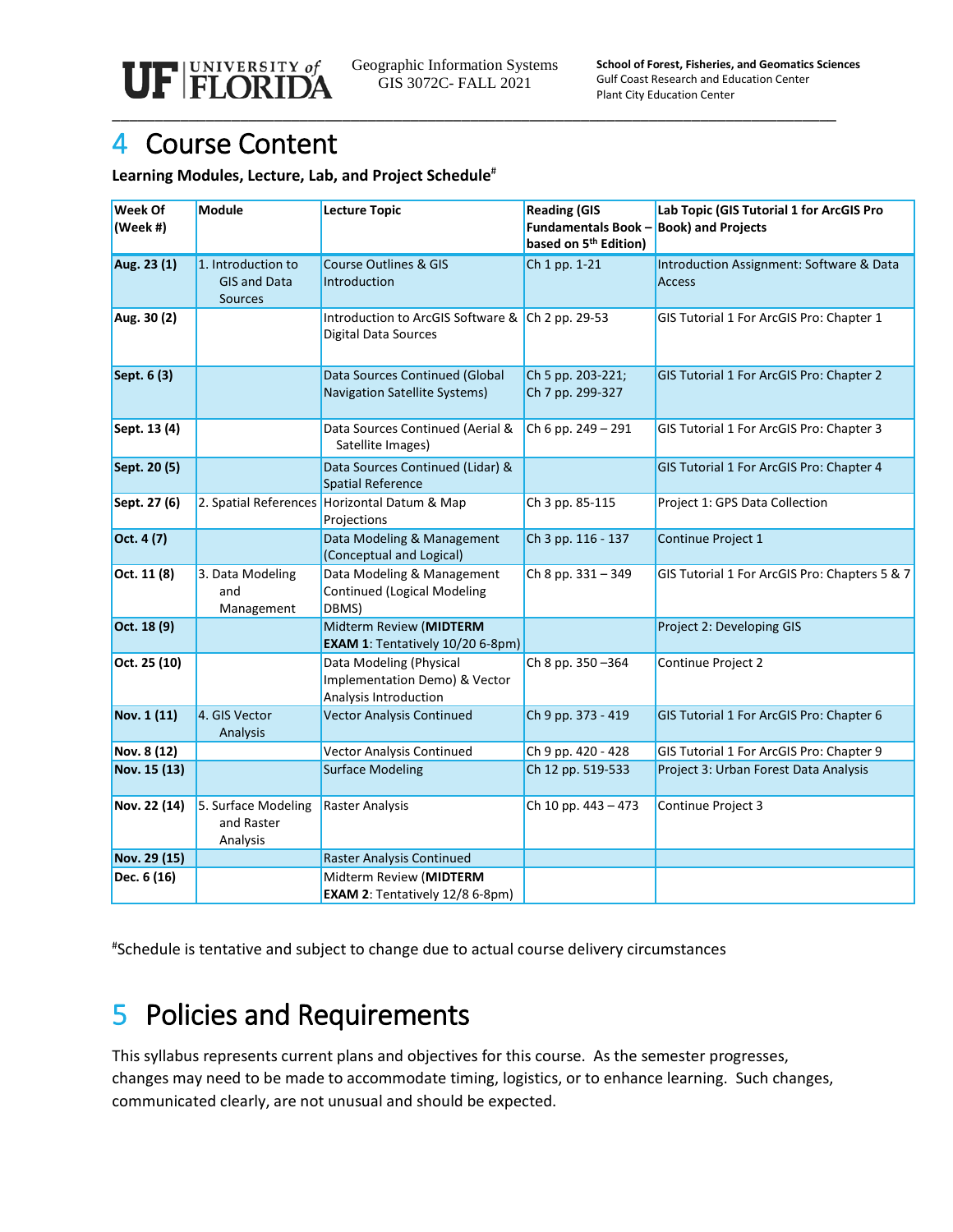\_\_\_\_\_\_\_\_\_\_\_\_\_\_\_\_\_\_\_\_\_\_\_\_\_\_\_\_\_\_\_\_\_\_\_\_\_\_\_\_\_\_\_\_\_\_\_\_\_\_\_\_\_\_\_\_\_\_\_\_\_\_\_\_\_\_\_\_\_\_\_\_\_\_\_\_\_\_\_\_\_\_\_\_\_

### 5.1 Late Submissions & Make-up Requests

UF FLORIDA

It is the responsibility of the student to access on-line lectures, readings, quizzes, and exams and to maintain satisfactory progress in the course.

Tutorial worksheets and project reports turned in after the due date will be deducted points. To receive points for a late assignment, the report must be turned in no later than two weeks past the due date. Each day the assignment is late (each day being a range from 1 minute to 24 hours) will result in a 3% late deduction in possible total points (for example, perfect work one day late would receive a 97%, and a 70% grade would receive a 67% if submitted one day late). A maximum of 42% will be deducted before the submission window closes 2 weeks after the deadline. Lab reports will not be accepted after two weeks from the deadline.

Examples for the reasons justifying missing class activities can be found in **<https://catalog.ufl.edu/ugrad/current/regulations/info/attendance.aspx>**. Please contact me if you have any unusual circumstances as soon as possible to arrange for make-up plans.

Computer or other hardware failures, except failure of the UF e-Learning system, will not excuse students for missing assignments. Any late submissions due to technical issues MUST be accompanied by the ticket number received from the Helpdesk when the problem was reported to them. The ticket number will document the time and date of the problem. You MUST e-mail your instructor within 24 hours of the technical difficulty if you wish to request consideration.

For computer, software compatibility, or access problems call the HELP DESK phone number—352-392- HELP = 352- 392-4357 (option 2).

Requirements for class attendance and make-up exams, assignments and other work are consistent with university policies that can be found at:

[https://catalog.ufl.edu/ugrad/current/regulations/info/attendance.aspx.](https://catalog.ufl.edu/ugrad/current/regulations/info/attendance.aspx)

### 5.2 Communication Courtesy and Professionalism

Just as in any professional environment, meaningful and constructive dialogue is expected in this class and requires a degree of mutual respect, willingness to listen, and tolerance of opposing points of view. **Respect for individual differences and alternative viewpoints will be maintained in this class at all times.** All members of the class are expected to follow rules of common courtesy, decency, and civility in all interactions. Failure to do so will not be tolerated and may result in loss of participation points and/or referral to the Dean of Students' Office.

## 5.3 Semester Evaluation Process

Student assessment of instruction is an important part of efforts to improve teaching and learning.

**At approximately the mid-point of the semester**, the School of Forest Resources & Conservation will request anonymous feedback on student satisfaction on various aspects of this course. These surveys will be sent out through Canvas and are not required, but encouraged. This is not the UF Faculty Evaluation!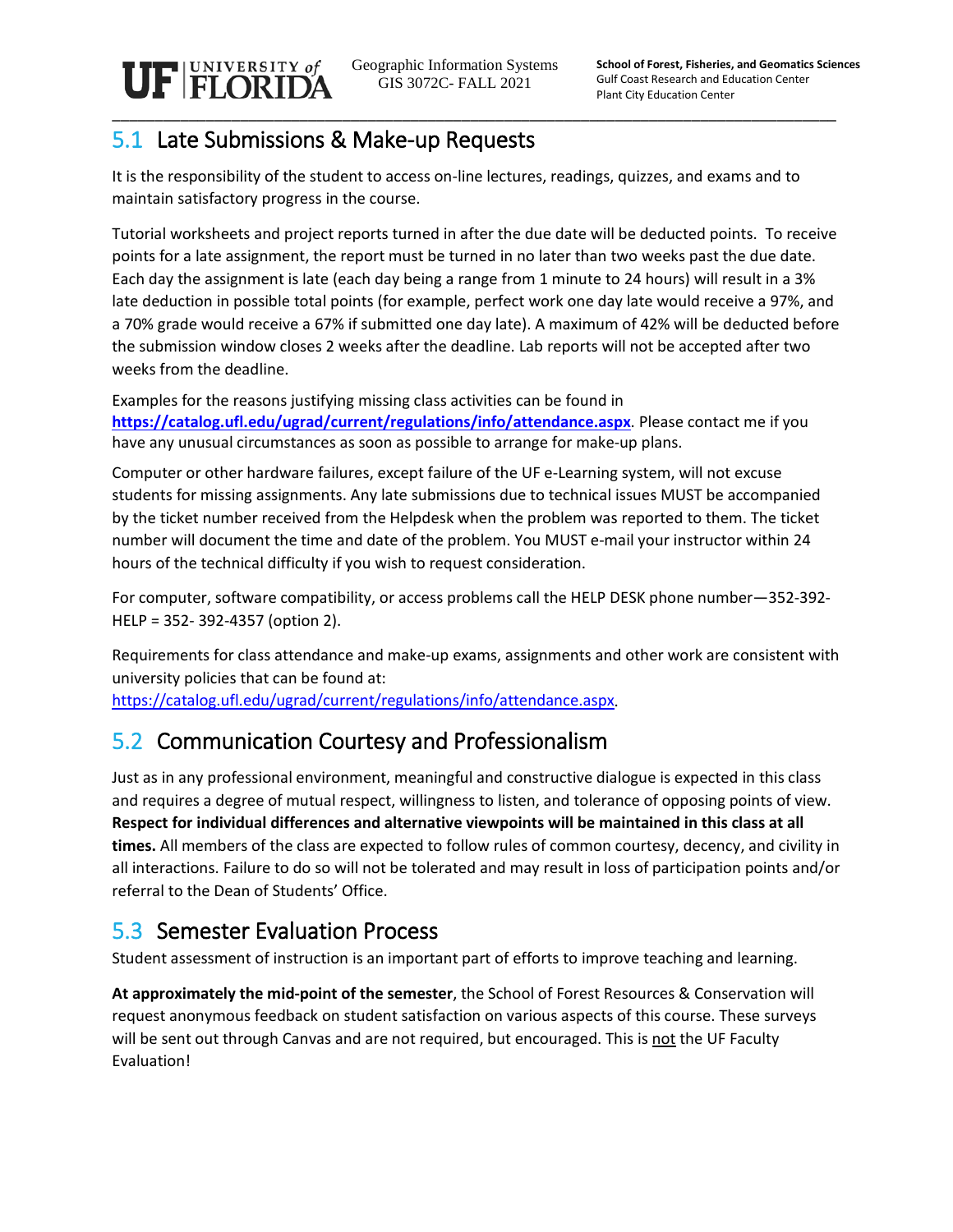# $\mathbf{U}\mathbf{F}$  **FLORIDA** \_\_\_\_\_\_\_\_\_\_\_\_\_\_\_\_\_\_\_\_\_\_\_\_\_\_\_\_\_\_\_\_\_\_\_\_\_\_\_\_\_\_\_\_\_\_\_\_\_\_\_\_\_\_\_\_\_\_\_\_\_\_\_\_\_\_\_\_\_\_\_\_\_\_\_\_\_\_\_\_\_\_\_\_\_

Geographic Information Systems GIS 3072C- FALL 2021

**At the end of the semester**, students are expected to provide professional and respectful feedback on the quality of instruction in this course by completing course evaluations online via GatorEvals. Guidance on how to give feedback in a professional and respectful manner is available at [https://gatorevals.aa.ufl.edu/students/.](https://gatorevals.aa.ufl.edu/students/) Students will be notified when the evaluation period opens, and can complete evaluations through the email they receive from GatorEvals, in their Canvas course menu under GatorEvals, or vi[a https://ufl.bluera.com/ufl/.](https://ufl.bluera.com/ufl/) Summaries of course evaluation results are available to students at [https://gatorevals.aa.ufl.edu/public-results/.](https://gatorevals.aa.ufl.edu/public-results/)

## 5.4 Academic Honesty Policy

As a student at the University of Florida, you have committed yourself to uphold the Honor Code, which includes the following pledge: *"We, the members of the University of Florida community, pledge to hold ourselves and our peers to the highest standards of honesty and integrity.*"

You are expected to exhibit behavior consistent with this commitment to the UF academic community, and on all work submitted for credit at the University of Florida, the following pledge is either required or implied*: "On my honor, I have neither given nor received unauthorized aid in doing this assignment."*

It is assumed that you will complete all work independently in each course unless them instructor provides explicit permission for you to collaborate on course tasks (e.g. assignments, papers, quizzes, exams). Furthermore, as part of your obligation to uphold the Honor Code, you should report any condition that facilitates academic misconduct or appropriate personnel. It is your individual responsibility to know and comply with all university policies and procedures regarding academic integrity and the Student Honor Code. Violations of the Honor Code at the University of Florida will not be tolerated.

Violations will be reported to the Dean of Students Office for consideration of disciplinary action. For more information regarding the Student Honor Code, please see: [http://www.dso.ufl.edu/sccr/process/student-conduct-honor-code.](http://www.dso.ufl.edu/sccr/process/student-conduct-honor-code)

### 5.5 Inclusive Learning Environment

This course embraces the University of Florida's Non-Discrimination Policy, which reads,

*The University shall actively promote equal opportunity policies and practices conforming to laws against discrimination. The University is committed to non-discrimination with respect to race, creed, color, religion, age, disability, sex, sexual orientation, gender identity and expression, marital status, national origin, political opinions or affiliations, genetic information and veteran status as protected under the Vietnam Era Veterans' Readjustment Assistance Act.*

If you have questions or concerns about your rights and responsibilities for inclusive learning environment, please see the instructor or refer to the Office of Multicultural & Diversity Affairs website: [http://multicultural.ufl.edu.](http://multicultural.ufl.edu/)

## 5.6 Services for Students with Disabilities

The Disability Resource Center coordinates the needed accommodations of students with disabilities. This includes registering disabilities, recommending academic accommodations within the classroom, accessing special adaptive computer equipment, providing interpretation services and mediating